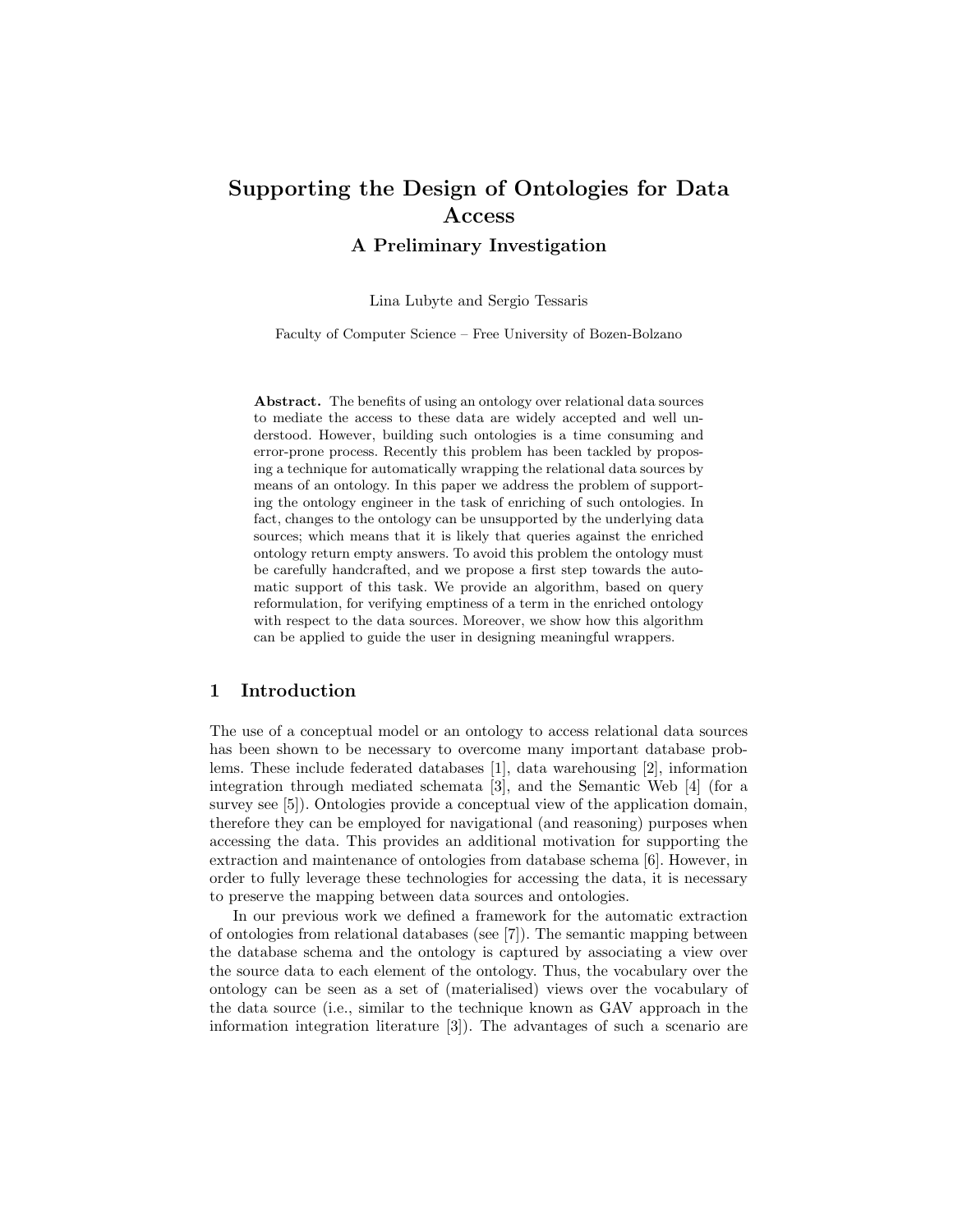clear since it enables to access and query the underlying data using a richer ontology vocabulary.

As described in our previous paper, queries over the extracted ontology can be simply evaluated by expanding the corresponding views (by virtue of the extraction algorithm each term has an associated view). Roughly speaking, the reason for this is that the extraction algorithm uses the constraints from the relational source; therefore we are guaranteed that the database is the minimal model for the generated ontology as well (see [8] for details). However, as soon as the extracted ontology is modified, the simple expansion of the views is no longer enough and the newly added constraints and terms must be taken into account. Using an appropriate ontology language, this can be done by means of query rewriting techniques (see [9]).

In most of the cases extracted ontologies are rather "flat", and constitute a bare bootstrap ontology rather than a rich vocabulary enabling enhanced data access. For this reason, the task of enriching the extracted ontology is crucial in order to build a truly effective ontology-based information access system. In this paper we concentrate on this latter task, showing that it is a complex and error prone process; in particular, when the purpose is to be able to access the data by means of the resulting ontology.

The process of modifying a given ontology involves at least the introduction of new axioms and/or new terms.<sup>1</sup> While, from a purely ontological viewpoint, an ontology can be arbitrarily modified; we need to bear in mind that the ultimate purpose of the system is to access or wrap the information available from the data sources. This means that we should be able to use the newly introduced terms in order to retrieve data from the sources.

It is easy to provide examples where perfectly sensible changes lead to terms which are completely useless; in the sense that queries over these terms will always be empty. This not necessarily because they are unsatisfiable in the usual model theoretic meaning, but because there is no underlying data supporting them (see Section 3.1 for examples). Usually, in order to ensure that queries over ontologies wrapping data sources provide sensible answers, these ontologies are carefully handcrafted by taking into account the semantics of the introduced axioms.

To the best of our knowledge, little or no research has been devoted to the support of the ontology engineer in such a complex and error prone task. Our research is directed to techniques and tools to support this modelling process. In this paper we present some preliminary results in this direction, presenting an algorithm for verifying the emptiness of terms in a given ontology w.r.t. a given set of terms representing the "information sources".

 $1$  We assume that axioms deriving from the data sources shouldn't be dropped, since they reflect the actual semantics of the data.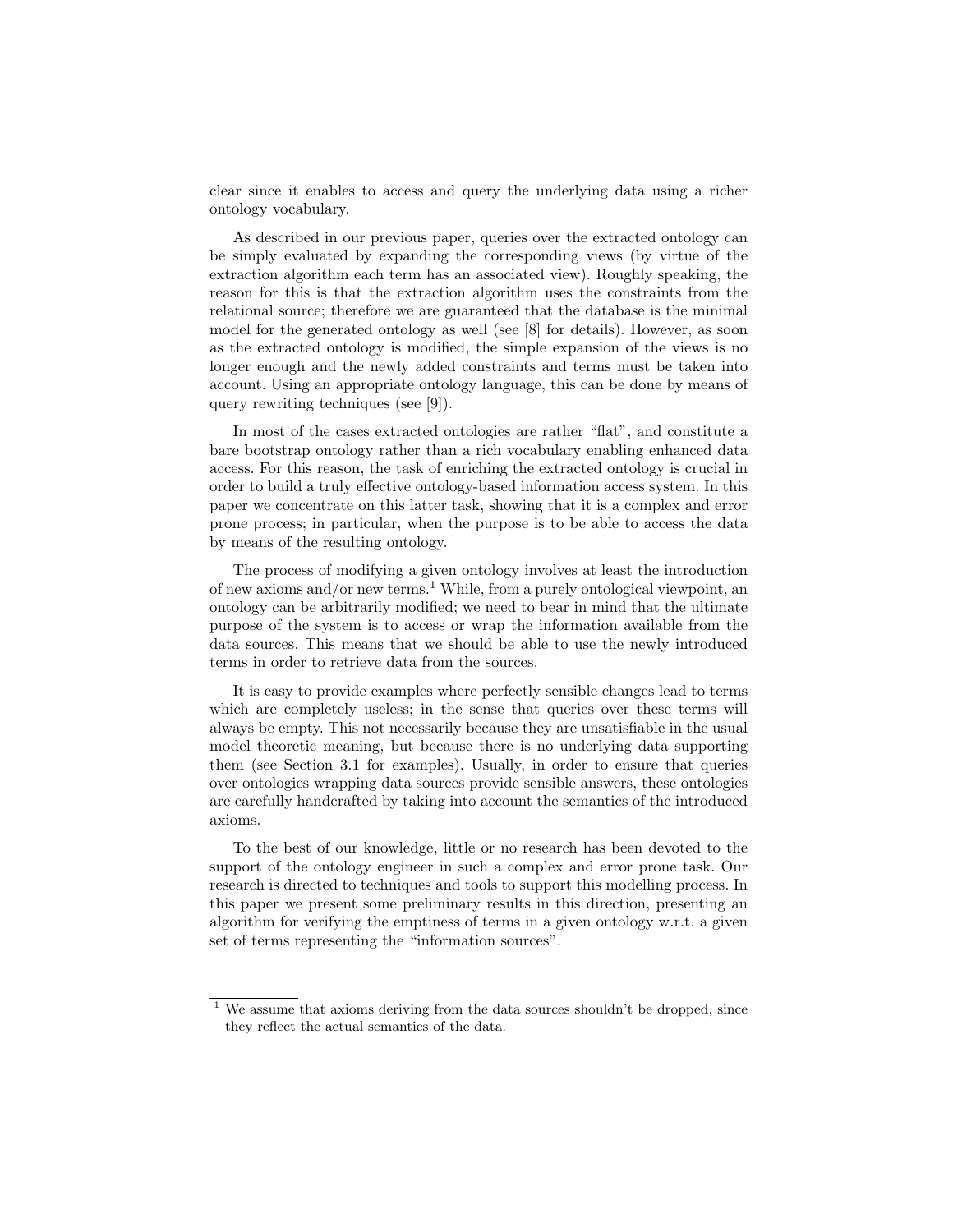## 2 Formal Framework

Let us first introduce the formal framework for representing the ontology and for defining queries over this ontology that are used in the algorithm. The ontology language adopted enables the representation of standard conceptual modelling constructs which are commonly used in Entity-Relationship (ER) or UML class diagrams (see [10]).

#### 2.1 The DLR-DB System

We call a DLR-DB system S a triple  $\langle \mathcal{R}, \mathcal{P}, \mathcal{K} \rangle$ , where R is a relational schema, P is a component structure over R, and K is a set of assertions involving names in  $R$ . In this section we describe these concepts.

We make use of the standard notion of relational model by using named attributes, each with an associated datatype, instead of tuples. Specifically, a relational schema  $\mathcal R$  is a set of relations, each one with a fixed set of attributes (assumed to be pairwise distinct) with associated datatypes.  $[s_1 : D_1, \ldots, s_n :$  $D_n$  denotes a relation having attributes  $s_1, \ldots, s_n$  with associated data types  $D_1, \ldots, D_n$ . We interpret relations over a fixed countable *domain*  $\Delta$  of datatype elements, which we consider partitioned into the datatypes  $D_i$ . A *database in*stance (or simply a database)  $\mathcal D$  over a relational schema  $\mathcal R$  is an (interpretation) function that maps each relation R in R into a set  $R^{\mathcal{D}}$  of total functions from the set of attributes of R to  $\Delta$ . More detailed definitions can be found in [7].

We now introduce the concept of named components. The intuition behind a named component is the role name of a relationship in an ER diagram or UML class diagram. The *component structure*  $P$  associates to each relation a mapping from named components to sequences of attributes.

**Definition 1.** Let R be a relation in R, with attributes  $[s_1 : D_1, \ldots, s_n : D_n]$ .  $\mathcal{P}_R$  is a non-empty (partial) function from a totally ordered set of named components to the set of nonempty sequences of attributes of R. The domain of  $\mathcal{P}_R$ , denoted  $\mathcal{C}_R$ , is called the set of components of R. For a named component  $c \in \mathcal{C}_R$ , the sequence  $\mathcal{P}_R(c) = [s_{i_1}, \ldots, s_{i_m}],$  where each  $i_j \in \{1, \ldots, n\}$ , is called the c-component of  $R$ .

We require that the sequences of attributes for two different named components are not overlapping, and that each attribute appears at most once in each sequence. I.e., given  $\mathcal{P}_R(c_i) = [s_{i_1}, \ldots, s_{i_k}]$  and  $\mathcal{P}_R(c_j) = [s_{j_1}, \ldots, s_{j_m}],$  if  $s_{i_\ell} = s_{j_r}$  then  $c_i = c_j$  and  $\ell = r$ .

The signature of a component  $\mathcal{P}_R(c)$ , denoted  $\tau(\mathcal{P}_R(c))$ , is the sequence of types of the attributes of the component. Specifically, if the attributes of R are  $[s_1 : D_1, \ldots, s_n : D_n],$  the signature of the component  $\mathcal{P}_R(c) = [s_{i_1}, \ldots, s_{i_m}]$  is the sequence  $[D_{i_1}, \ldots, D_{i_m}].$ 

Two components  $\mathcal{P}_R(c_1)$  and  $\mathcal{P}_R(c_2)$  are compatible if the two signatures  $\tau(\mathcal{P}_R(c_1))$  and  $\tau(\mathcal{P}_R(c_2))$  are equal.

The DLR-DB ontology language, used to express the constraints in  $K$ , is based on the idea of modelling the domain by means of axioms involving the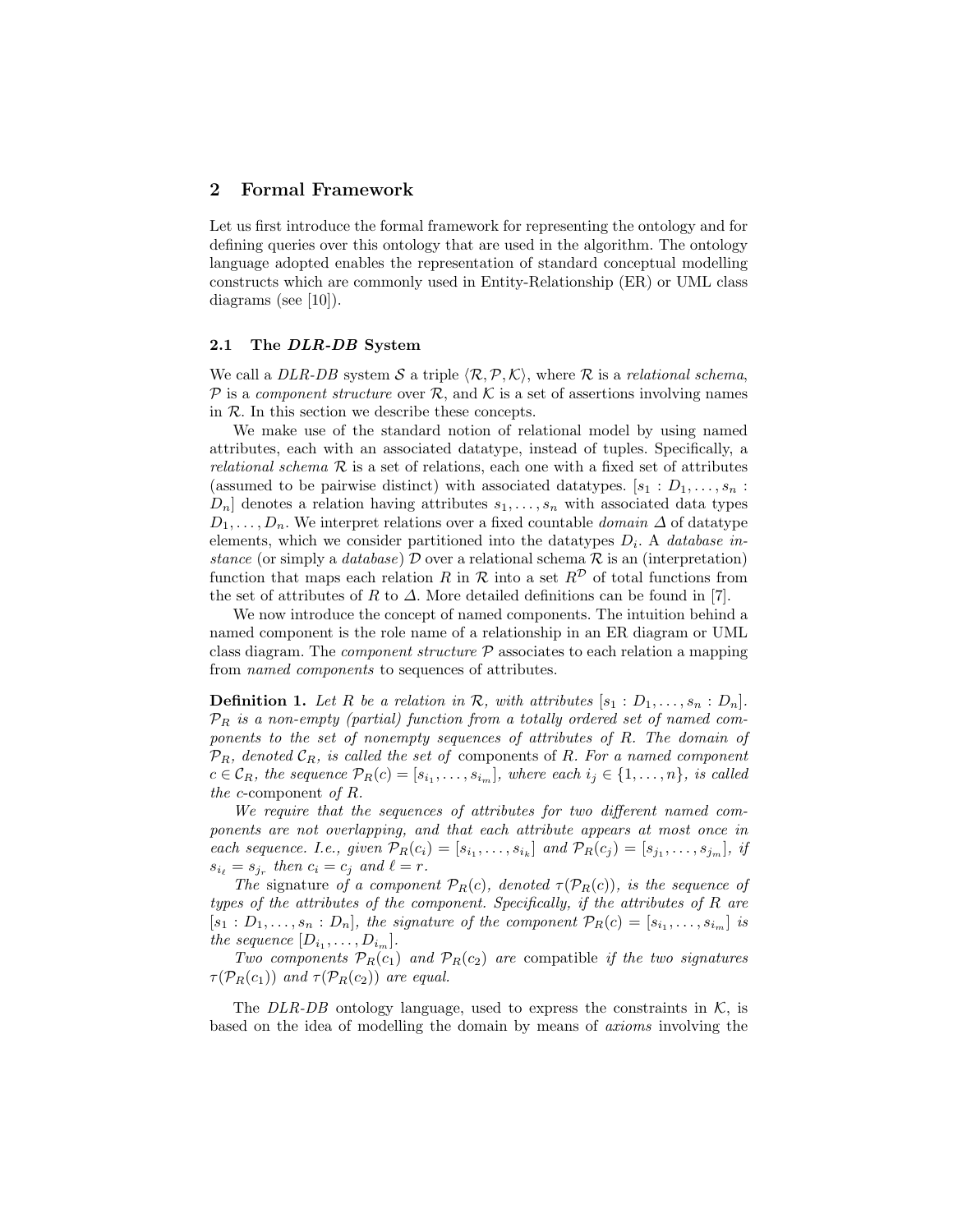$$
R[c] \sqsubseteq R'[c'] \quad \pi_c R^{\mathcal{D}} \subseteq \pi_{c'} R'^{\mathcal{D}}
$$
 Inclusion  
 
$$
R[c] \text{ disj } R'[c'] \quad \pi_c R^{\mathcal{D}} \cap \pi_{c'} R'^{\mathcal{D}} = \emptyset
$$
 Disjointness  
 
$$
\text{funct}(R[c]) \quad \text{for all } \phi_1, \phi_2 \in R^{\mathcal{D}} \text{ with } \phi_1 \neq \phi_2 \text{, we have}
$$
 
$$
\phi_1(s) \neq \phi_2(s) \text{ for some } s \text{ in } c
$$

Fig. 1. Syntax and semantics of DLR-DB axioms.

projection of the relation over the named component. An atomic formula is a projection of a relation  $R$  over one of its components. The projection of  $R$  over the c-component is denoted by  $R[c]$ . When the relation has a single component, then this can be omitted and the atomic formula R corresponds to its projection over the single component.

Two atomic formulae  $R[c]$  and  $R'[c']$  are *compatible* iff the two corresponding components  $\mathcal{P}_R(c)$  and  $\mathcal{P}_{R'}(c')$  are compatible. Given the atomic formulae  $R[c], R'[c']$ , an *axiom* is an assertion of the form specified in Figure 1, where all the atomic formulae involved in the same axiom must be compatible. In the same figure, there is the semantics of a DLR-DB system  $\langle \mathcal{R}, \mathcal{P}, \mathcal{K} \rangle$ , which is provided in terms of relational models for  $\mathcal{R}$ , where  $\mathcal{K}$  plays the role of constraining the set of "admissible" models. A database  $D$  is said to be a model for  $K$  if it satisfies all its axioms, and for each relation R in R with components  $c_1, \ldots, c_k$ , for any  $\phi_1, \phi_2 \in R^{\mathcal{D}}$  with  $\phi_1 \neq \phi_2$ , there is some s in  $c_i$  s.t.  $\phi_1(s) \neq \phi_2(s)$ . The above conditions are well defined because we assumed the compatibility of the atomic formulae involved in the constraints. Note that, in the definition above, we require the satisfiability of all the axioms, and in addition we consider the sequence of attributes of all the components of a relation as a key for the relation itself. This reflects the fact that in conceptual models the additional attributes not belonging to any component are not considered relevant to identify an element of an entity or a relationship.

The use of an ontology language can be seen as an alternative to the use of standard modelling paradigms of ER or UML class diagrams. Within this perspective, relations with a single component can be seen as entities (or classes), while multiple components represent the roles of a relationship (see Section 3.1) for an example). The advantage of an ontology language over these formalisms lies on the fact that it has clear and unambiguous semantics which enable the use of automatic reasoning to support the designer. Note that by considering only components containing single attributes, this ontology language corresponds exactly to *DLR-Lite* (see [11]).

## 2.2 Conceptual Query Language

To describe the algorithm we make use of so called conceptual queries over a DLR-DB system  $S = \langle \mathcal{R}, \mathcal{P}, \mathcal{K} \rangle$ . We call them "conceptual" because variables range over components (set of tuples) instead of single arguments of the relations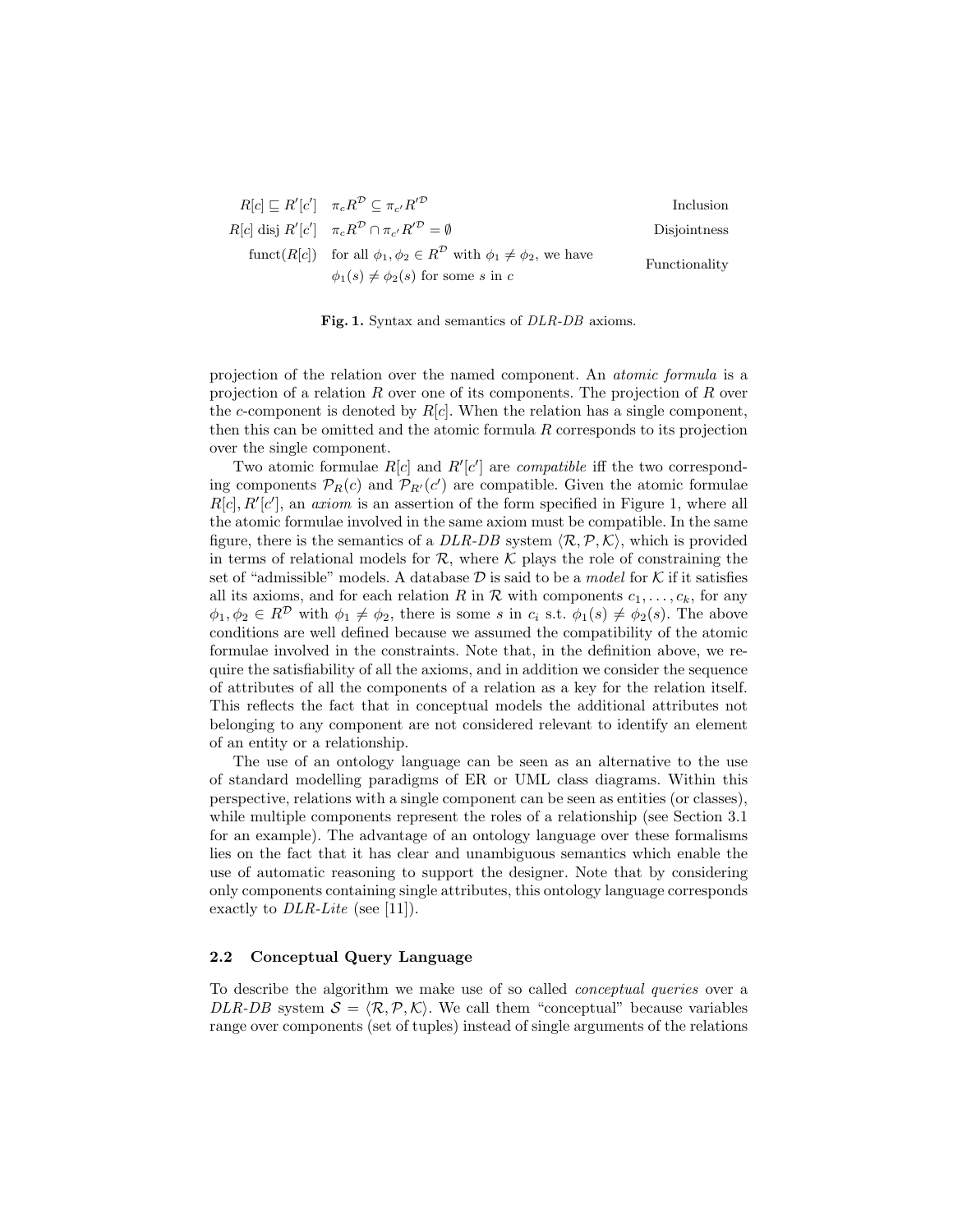in  $R$ . The reason for this is that the "ontological" structure is based on the components; so we don't need a finer query language enabling the retrieval of any attribute to analyse the emptiness of a term.

A conceptual query, is an expression of the form

$$
q^{c}(\mathbf{x}) \leftarrow \exists \mathbf{y}.conj(\mathbf{x}, \mathbf{y}),
$$

where

- $-$ **x** is a tuple of variables, so-called *distinguished variables*, each associated with a named component of a relation in  $\mathcal{R}$ ,
- y is a tuple of existentially quantified variables called non-distinguished variables, each associated with a named component of a relation in  $\mathcal{R}$ ,
- conj(**x**, **y**) is a conjunction of atoms of the form  $R(x_1, \ldots, x_k, y_1, \ldots, y_l)$ , where R is a relation in R with  $k+l$  named components.

A conceptual query  $q^c$  over a DLR-DB system S can be expanded to a standard conjunctive query q over the relational schema  $\mathcal R$  by substituting each variable in  $q<sup>c</sup>$  with a tuple of variables corresponding to the sequence of attributes underlying the component, and by introducing a fresh variable for every attribute not belonging to any component. Such an expansion is well defined, since we assumed components to be non-overlapping. Therefore, a tuple is in the answer to  $q^c$  iff it is in the certain answer to the corresponding expanded query  $q$ . To answer the expanded queries we can use the technique described in [12]. However, given the fact that components are non-overlapping, we can treat variables in conceptual queries as "singletons" instead of tuples. In this way we can employ the algorithm described in [11], as explained in Section 3.2.

# 3 Ontology Enrichment

In this section, for the sake of illustration of the matter, we start with a scenario for ontology enrichment. We then provide an algorithm for verifying emptiness of terms in a given ontology w.r.t. a set of database terms. Lastly, we show how this algorithm can be applied for supporting ontology enrichment task in ICom. Since our ontology language allows to specify the constructs used in conceptual modelling, in the rest of this paper we use interchangeably ER and DLR-DB terminology.

#### 3.1 Scenario

Suppose an ontology is to be used for providing a semantically driven access to relational data sources in some data intensive application. Instead of wrapping relational data sources by means of such an ontology manually, it is desirable to acquire the core ontology by bootstrapping its design from the available database schema, at the same time inducing set of views over the actual data (i.e., GAV mappings), so linking the ontology to the database. This means that the derived ontology can be directly used to access the data sources, so that queries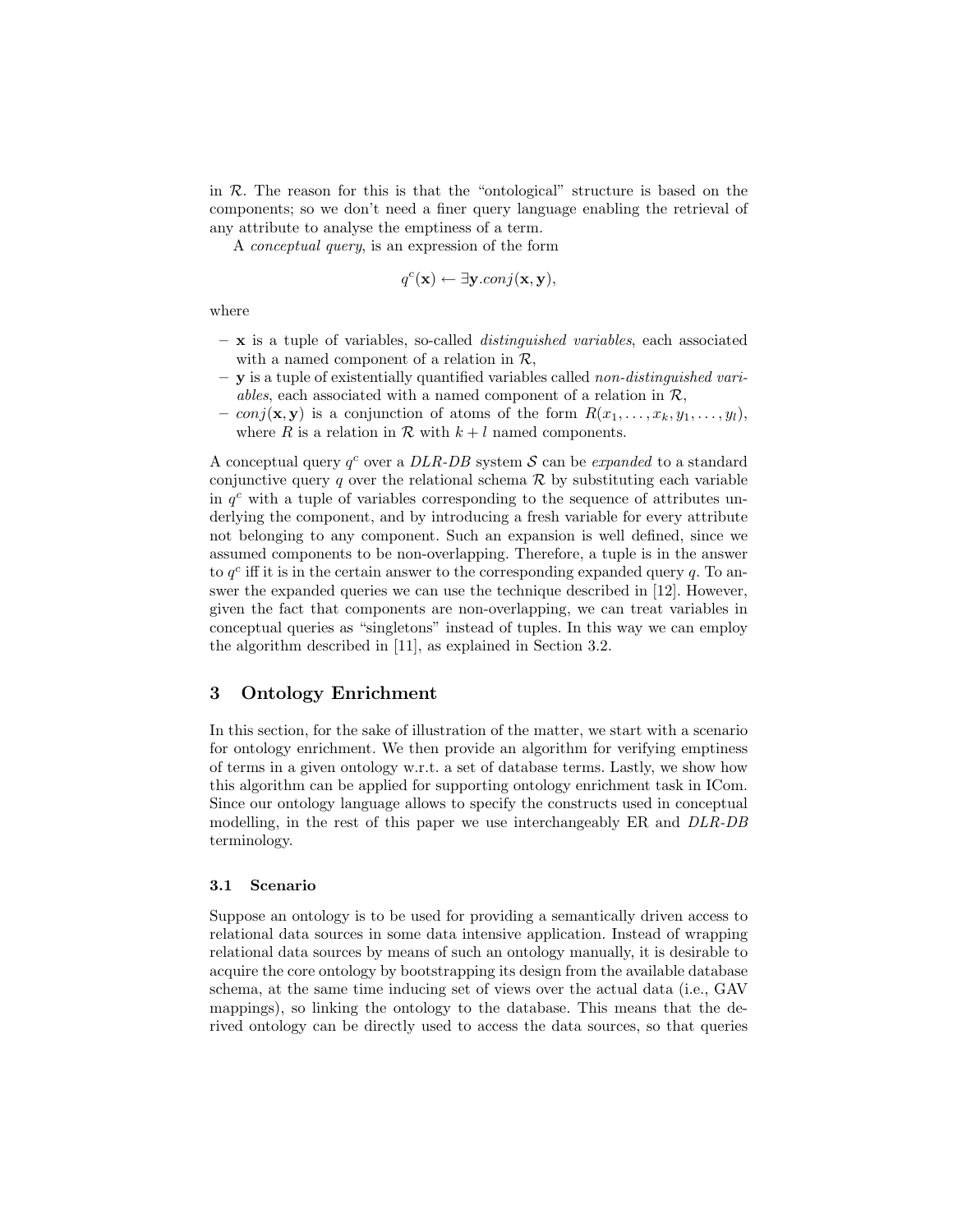

Fig. 2. Ontology enrichment scenario

formulated over this ontology are answered by simply extending the generated views. The algorithm for this task has been developed and presented in [7]. The ontology obtained with such a procedure – which can also be seen as data restructuring – is obviously shallow, reflecting the relational nature of data at the sources. It is therefore an important task to *enrich* it by adding more details to its parts that have not yet been sufficiently described. The query reformulation technique on which we base our emptiness check algorithm (see section 3.2) takes into account only inclusion axioms; we thus consider only those constructs for ontology enrichment that are modelled by means of such axioms. Specifically, one can add  $(i)$  specialisation or  $(ii)$  generalisation of an entity or relationship by introducing an axiom  $R[c] \sqsubseteq R'[c']$ , where R and R' are relations both having either one or more components, (iii) relationship between entities by introducing an axiom  $R[c] \sqsubseteq R'$ , *(iv)* mandatory participation constraint for an entity in a relationship by adding an axiom  $R' \sqsubseteq R[c]$ . An obvious but crucial aspect here is that enrichments result in the setting where added terms are no longer associated with those over the actual data. As a consequence, queries formulated over the enriched ontology are likely to return empty answers. It is thus beneficial to support this modelling process.

An appealing example of an ontology that mediate the access to data is the one automatically extracted from CERIF (Common European Research Information Format) database<sup>2</sup> , EU's recommendation as a tool to harmonise databases on research projects. To illustrate the above arguments, consider a snippet of CERIF database schema in Figure 2 having relations orgunit, org expert skill, expertise skills and funding program that contain information about organisational units, expertise skills that those organisations offer, and funding programmes. Employing the information available in this schema, i.e., keys, foreign keys, etc (see [7] for details), an initial ontology is automatically derived together with mappings: a view associated to every element of an extracted ontology (denoted with dashed arrows in Figure 2). Specifically, there are Orgunit, Expertise Skills, Funding Program relations with single components, each of them associated with id attribute, and Org Expert Skill relation with two components, org and expert, associated with attributes orgunitid and

<sup>2</sup> http://cordis.europa.eu/cerif/src/toolkit.htm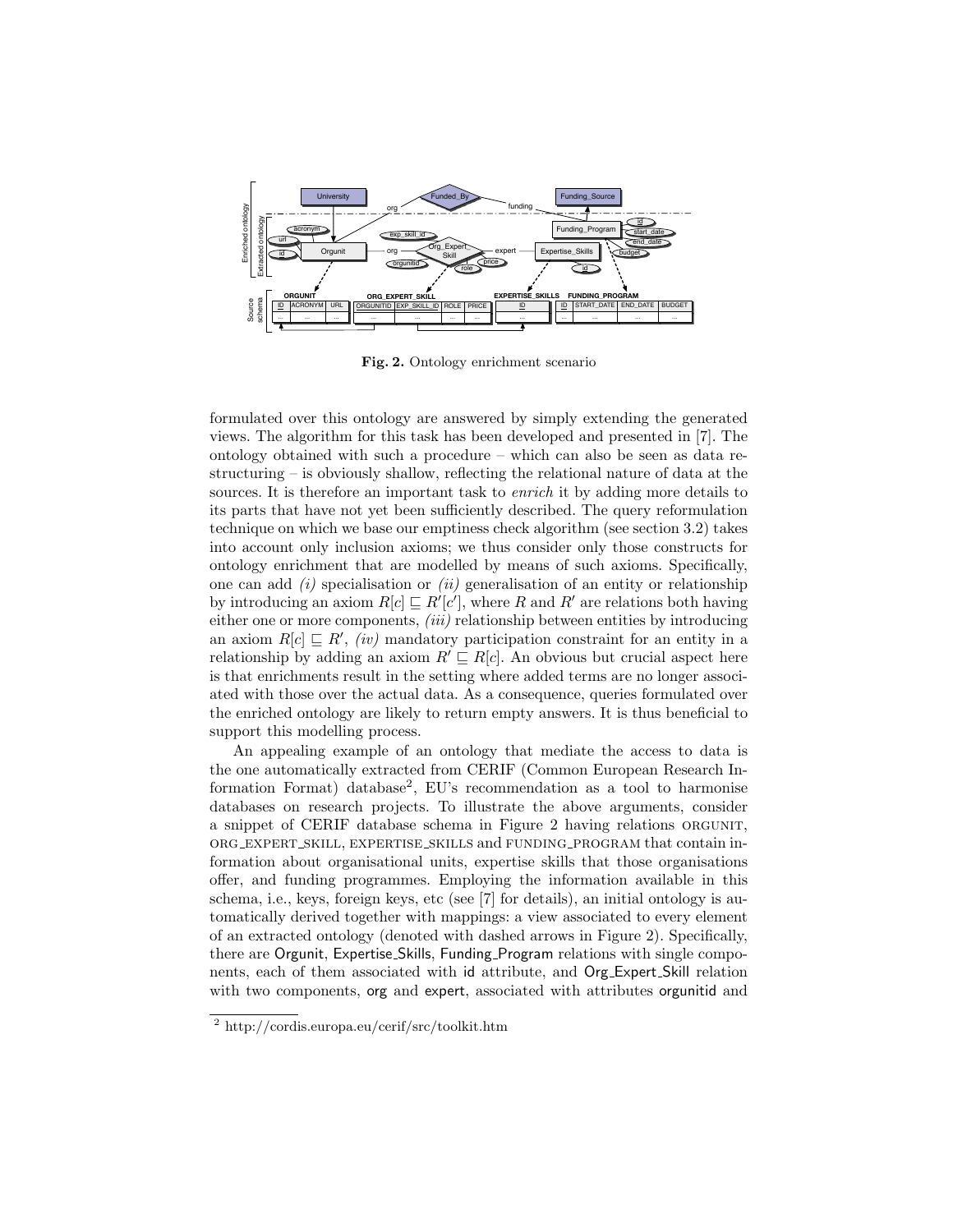exp skill id, accordingly. The extracted ontology is thus the following set of inclusion axioms (functionality axioms are irrelevant for the rest of exposition and so are omitted):

 $Org$  Expert Skill $[org] \sqsubseteq Org$ unit

 $Org$  Expert Skill[expert]  $\sqsubseteq$  Expertise Skills

Suppose now an ontology engineer decides that funding programmes provide funds to organisational units and hence adds a relationship Funded By between the corresponding entities. Moreover, he/she wants to enrich the domain by adding University entity as a specialisation of organisational units and Funding Source entity that generalises funding programmes. This triggers new axioms:

Funded By  $[org] \sqsubseteq$  Orgunit Funded By [funding]  $\sqsubseteq$  Funding Program University  $\Box$  Orgunit Funding Program  $\sqsubseteq$  Funding Source

Given the resulting ontology, consider the queries below, having in their bodies only atoms that correspond to the newly added terms:

 $q_1(x) \leftarrow$  University $(x)$ ,

 $q_2(x) \leftarrow$  Funding Source $(x)$ ,

 $q_3(x, y) \leftarrow$  Funded\_By $(x, y)$ ,

 $q_4(x) \leftarrow$  Funded\_By $(x, y)$ .

It is easy to see that  $q_1$  returns an empty answer: given an object in Orgunit, there are models in which it is contained in University but there are models in which this is not the case. Therefore, this object is not in the certain answer to  $q_1$ . Following the same reasoning, Funding Source includes all objects that appear in Funding Program entity in all possible models, and thus  $q_2$  is not empty.  $q_3$  will be empty again: there is no way to induce the pairing of objects in Orgunit and Funding Program. The last query will also return empty answer for the reasons discussed above. However, suppose an ontology engineer adds mandatory participation constraint for Orgunit in relationship Funded\_By: Orgunit  $\subseteq$  Funded By[org]. This means that now Funded By necessarily contains all objects of Orgunit. Consequently,  $q_4$  would now return all organisational units.

### 3.2 Checking Emptiness

The emptiness test takes a conceptual query with a single atom in its body and decides whether it yields an empty answer w.r.t. a given set of terms representing the information sources. In other words, it returns true if the corresponding expanded query has empty answer. The technique is based on the notion of applicability of an inclusion axiom to an atom of a query, which is the key of query reformulation algorithm in [11]. Intuitively, inclusion axioms are used as rewriting rules taking into account the knowledge in  $K$  that are relevant for determining whether a given term can be reformulated to the one coming from information sources.

As mentioned in Section 2.2, we can directly employ the applicability notion of DLR-Lite [11]. Note that an atomic formula  $R[c]$  can be written as an atom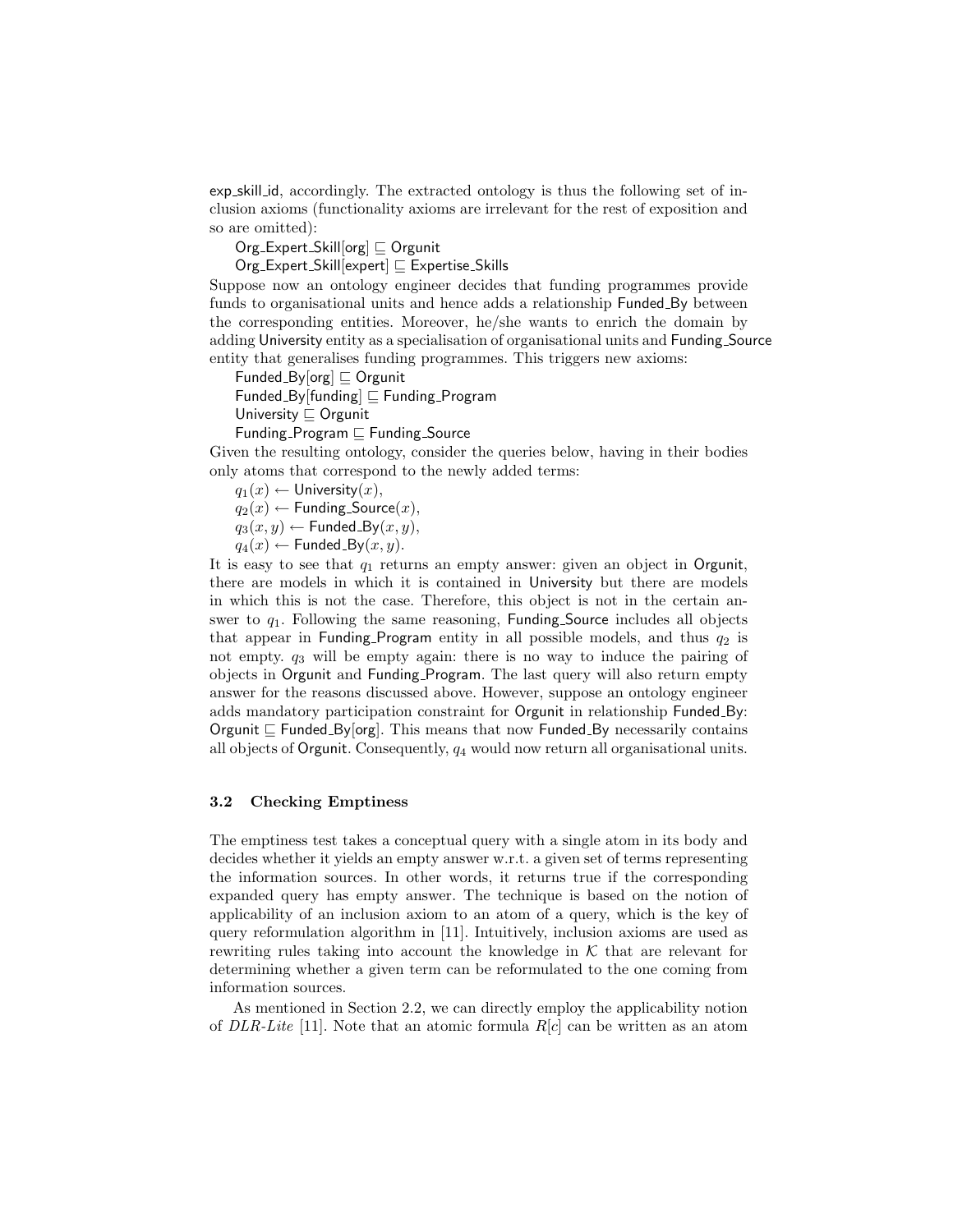$R(\ldots, \ldots, x, \ldots, \ldots)$ , where x is a bound variable (i.e., corresponds to a distinguished variable) associated to the c-component of  $R$  and  $\Box$  denotes an unbound (i.e., non-distinguished) variable.

**Definition 2** (adapted from [11]). An inclusion axiom I is applicable to an atom  $R(\_,\ldots,\_,x,\_,\ldots,\_)$  if the right-hand side of I is  $R[c]$ .

For  $g = R(1, \ldots, n, 1, \ldots, n)$ ,  $gr(g, I)$  which indicates the atom obtained from an atom g by applying to it an inclusion axiom  $I = R'[c'] \sqsubseteq R[c]$  is defined as  $gr(g, I) = R'(z_1, \ldots, z_{i-1}, x, z_{i+1}, \ldots, z_l)$ , where  $z_j$ ,  $1 \leq j \leq l$ , are fresh variables and  $l$  is the arity of  $R'$ .

Let us denote by  $\text{Sig}(\mathcal{R})$  the set of relation names in  $\mathcal{R}$ , and by  $\text{Sig}(\mathcal{V})$  the subset of  $\textsf{Sig}(\mathcal{R})$  representing information sources, referred to as database terms<sup>3</sup>. We are now ready to define the algorithm **IsEmpty**.

```
Algorithm IsEmpty(q, K, Sig(R), Sig(V))Input: a query q, DLR-DB set of axioms K, set of all relation names
   Sig(R) and a set of database terms Sig(V)Output: true if q yields an empty answer, false otherwise
P := \{q\};repeat
  P' := P;for each q \in P' do
    for each I in K do
       if I is applicable to q of qthen if name of gr(g, I) is in Sig(V)then return false
            else if name of gr(g, I) is not among atom names
                    of all queries in P
               then P := P \cup q[g/gr(g,I)]until P' = P;
return true
```
 $q[g/g']$  above denotes the query obtained from q by replacing the atom g with a new atom  $g'$ .

For a query q, the applicability of each inclusion axiom I in  $K$  to an atom q of q is checked. If an application of such I results in a reformulated atom whose name is among database terms, this term can be expanded to the view over the underlying data. If this is not the case, a new query with the reformulated atom is produced and added to P, verifying beforehand that the reformulated atom name does not already appear among reformulated atom names of queries in  $P^4$ .

The correctness of the algorithm follows from the fact that whenever it returns true, i.e. the given query is empty, all the reformulated queries in  $P$  have atoms that correspond to the newly added terms. Therefore, the answer to these

<sup>&</sup>lt;sup>3</sup> I.e. relation names derived from the data sources and linked to them by means of views.

 $^4$  This can happen when  ${\cal K}$  has cycles.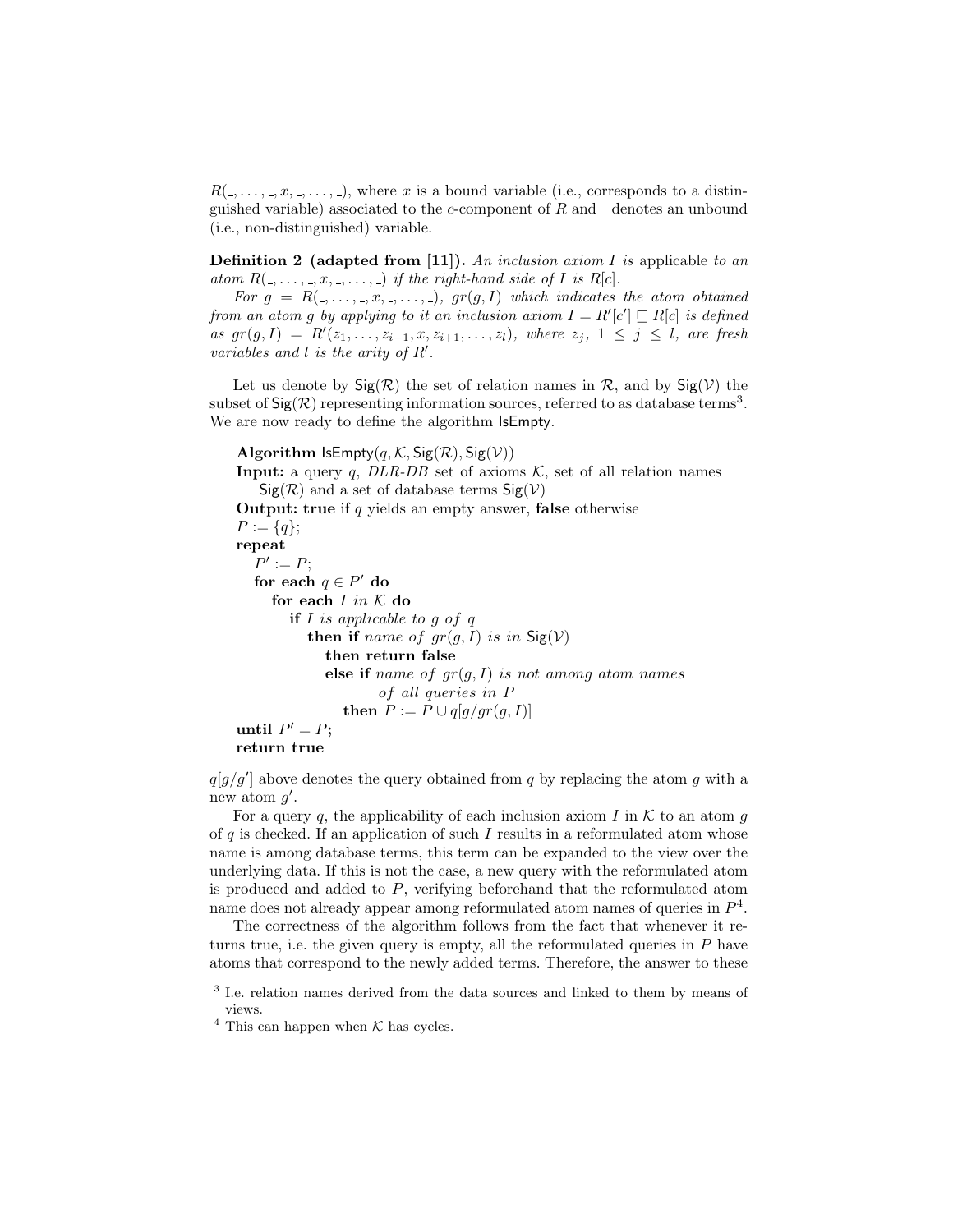queries will always be empty once they are evaluated over the actual data. Moreover, the algorithm always terminates, since the number of different atoms that can be generated is polynomial in the size of the input.

For a nice exposition of the algorithm, let us slightly change the enriched ontology in Figure 2: consider Funded By relationship between University and Funding Program, where University has mandatory participation. That is, we have, among those of extracted ontology, the axioms

- (1) Funded\_By[university]  $\sqsubseteq$  University
- (2) University  $\Box$  Funded By[university]
- (3) Funded\_By[funding]  $\sqsubseteq$  Funding\_Program
- (4) University  $\sqsubseteq$  Orgunit,

and suppose we want to verify emptiness of term Funded By projected on its university component, i.e  $P = \{q(x) \leftarrow \text{Fundred_By}(x, y)\}\$ . At the first execution of the main loop, inclusion axiom (2) is applicable to **Funded**  $By(x, y)$ . The reformulated atom University $(x)$  is not among database terms and is distinct from the head atom of  $q \in P$ , thus the new query is inserted in P, and now  $P = \{q(x) \leftarrow$  Funded\_By $(x, y), q'(x) \leftarrow$  University $(x)$ . At the second execution of the main loop, inclusion axiom (1) is applicable to an atom University $(x)$ . Since the name of the reformulated atom Funded  $By(x, y)$  is not among database terms but already appears among the names of atoms of the queries in  $P$ , the resulting P is equal to the one of the previous execution, and thus the algorithm returns true.

#### 3.3 Ontology Enrichment Support in ICom

We show in this section how ontology enrichment can be supported with ICom, a tool which allows the user to design multiple UML class diagrams with interand intra-model constraints [13]. The tool employs complete logical reasoning to verify the specification of the model, display any inconsistency, devise stricter constraints and infer implicit facts. We extend this reasoning with the emptiness check for a newly added term in the ontology and manifest to the user whenever query over this term is empty.

Let us use the same example from Section 3.1; Figure 3 displays its modelling with ICom. The ontology representing the information sources and the newly added axioms are represented within separate UML class diagrams (referred to as models in ICom). In particular, specialisation and generalisation of entities are represented by simply adding an is-a relation between classes in the corresponding models; a new relationship between classes is accounted for by first "migrating" the entities involved in this relationship into the model for enrichments (done via equivalence relation), and then adding the association between the migrated classes. Note that since in our example FundingSource contains exactly the objects of FundingProgram, we can directly associate the former class to FundedBy. The emptiness check employed by the tool results in highlighting those terms for which there is no underlying data supporting them (see Section 3.1 for a detailed discussion).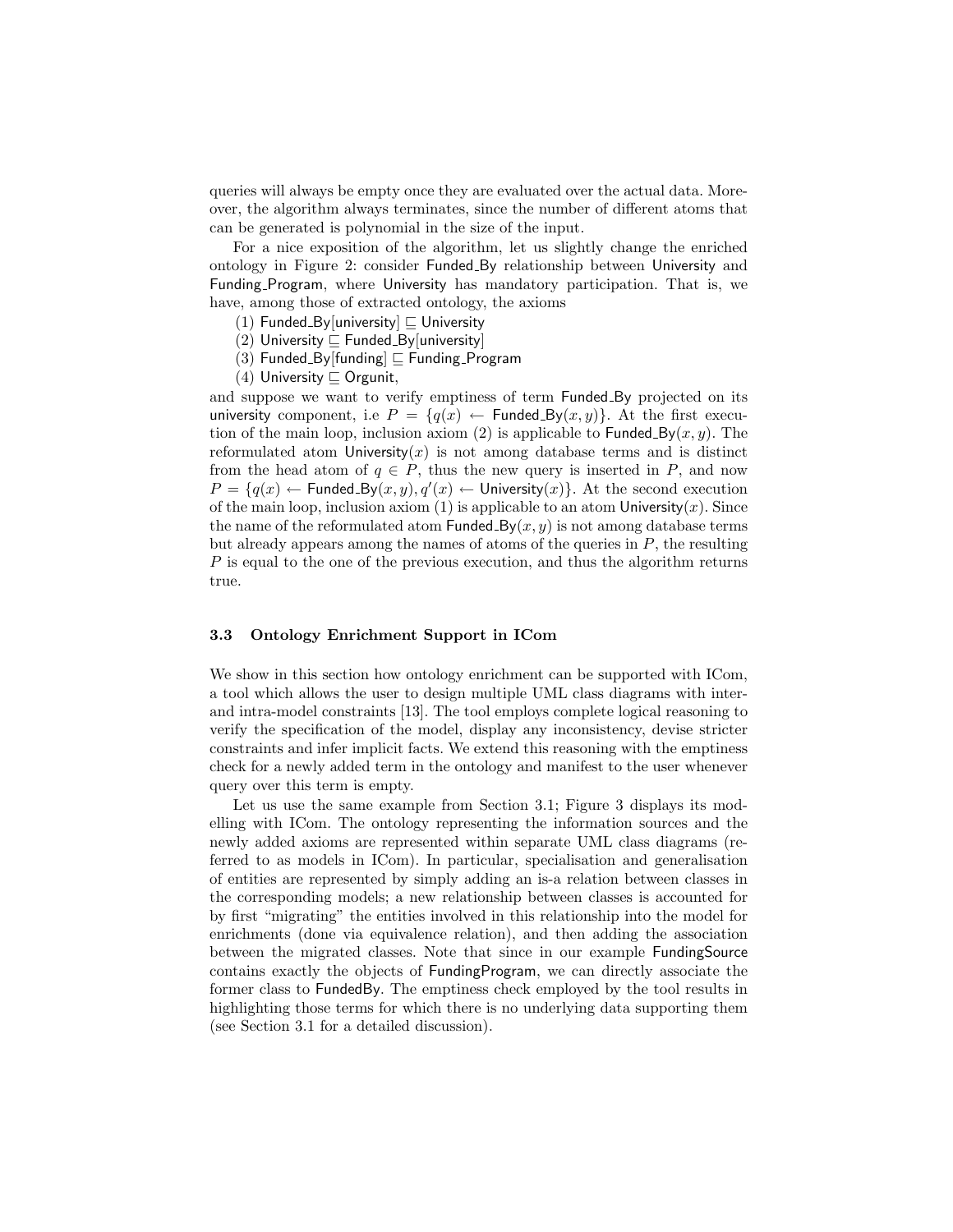

Fig. 3. Ontology enrichment support in ICom

## 4 Conclusions and Future Work

The problem of supporting ontology engineers in the task of enriching ontologies that act as wrappers over the data sources has been overlooked in Knowledge Representation and Ontology Engineering communities.

In this paper, we have started with a scenario based on our previous work, where we had an ontology bootstrapped from the available data sources, and concentrated on the task of guiding ontology engineer in enriching it, where the purpose was to be able to access the data sources by means of the resulting ontology. We have presented an algorithm for verifying the emptiness of terms in a given ontology w.r.t. a given set of terms representing the actual data. We have also shown how, employing this algorithm, ontology enrichment process can be supported by ICom ontology design tool.

This work is related to [14], where M. Marx shows that the packed fragment of FOL admits view-based rewritings. This means that given a FOL fragment and a database associated to some of its predicates, an arbitrary FOL query involving only implicitly defined predicates can be executed directly as an SQL query over the database extended with the precomputed materialised views that encode the explicit definitions. The restriction to the views is however in some cases too strong, as for instance Funding Source in Figure 2 is not definable in terms of views but can be reformulated to a database term.

In the future, we aim at taking a broader view of the problem. So far we have been very restrictive on the ontology language. We will thus investigate how to support the introduction of new terms in ontologies that are defined in more expressive languages. E.g., one possibility could be to adopt language and rewriting technique of [15] so capturing, among others, is-a relationship between roles. Furthermore, the assumption on components to be non-overlapping should be reconsidered. In particular, it is imposed due to undecidability re